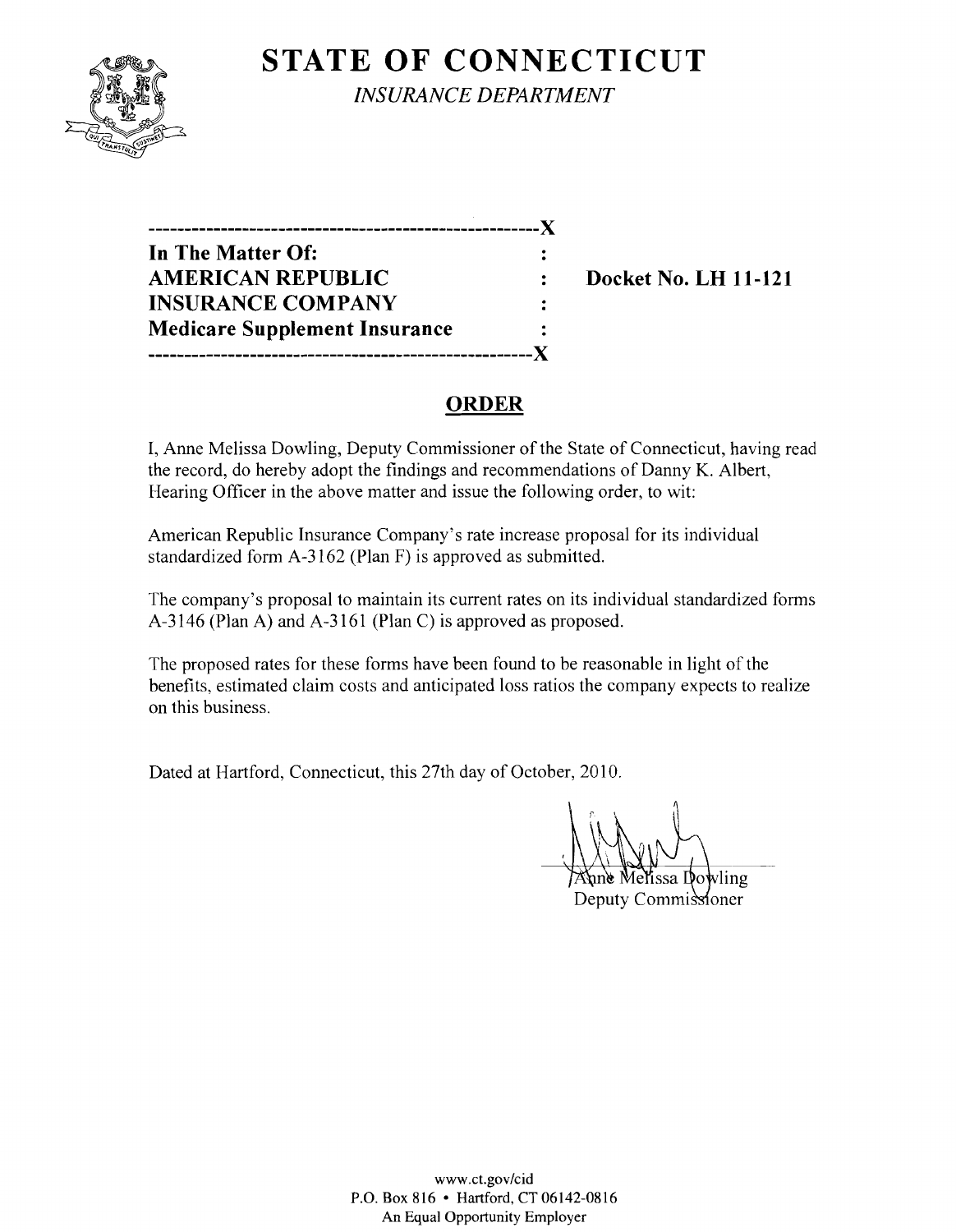# **STATE OF CONNECTICUT**



*INSURANCE DEPARTMENT* 

| -------------------------            |  |
|--------------------------------------|--|
| In The Matter Of:                    |  |
| <b>AMERICAN REPUBLIC</b>             |  |
| <b>INSURANCE COMPANY</b>             |  |
| <b>Medicare Supplement Insurance</b> |  |
|                                      |  |

**Docket No. LH 11-121** 

### **PROPOSED FINAL DECISION**

## **1. INTRODUCTION**

The Insurance Commissioner of the State of Connecticut is empowered to review rates charged for individual and group Medicare supplement policies sold to any resident of this State who is eligible for Medicare. The source for this regulatory authority is contained in Chapter 700c and Section 38a-495a of the Connecticut General Statutes.

After due notice a hearing was held at the Insurance Department in Hartford on September 28, 2011 to consider whether or not the rate increase requested by American Republic Insurance Company on its individual standardized Medicare supplement business should be approved.

No individuals from the general public attended the hearing.

No representatives from American Republic attended the hearing.

The hearing was conducted in accordance with the requirements of Section 38a-474, Connecticut General Statutes, the Uniform Administrative Procedures Act, Chapter 54 of the Connecticut General Statutes, and the Insurance Department Rules of Practice, Section 38a-8-1 et seq. of the Regulations of Connecticut State Agencies.

A Medicare supplement (or Medigap) policy is a private health insurance policy sold on an individual or group basis which provides benefits that are additional to the benefits provided by Medicare. For many years Medicare supplement policies have been highly regulated under both state and federal law to protect the interests of persons eligible for Medicare who depend on these policies to provide additional coverage for the costs of health care.

Effective December 1, 2005, Connecticut amended its program of standardized Medicare supplement policies in accordance with Section 38a-495a of the Connecticut General Statutes, and Sections 38a-495a-l through 38a-495a-21 of the Regulations of Connecticut Agencies. This program, which conforms to federal requirements, provides that all insurers offering Medicare supplement policies for sale in the state must offer the basic "core" package of benefits known as Plan A. Insurers may also offer anyone or more of eleven other plans (Plans B through L).

> www.ct.gov/cid P.O. Box 816 • Hartford, CT 06142-0816 An Equal Opportunity Employer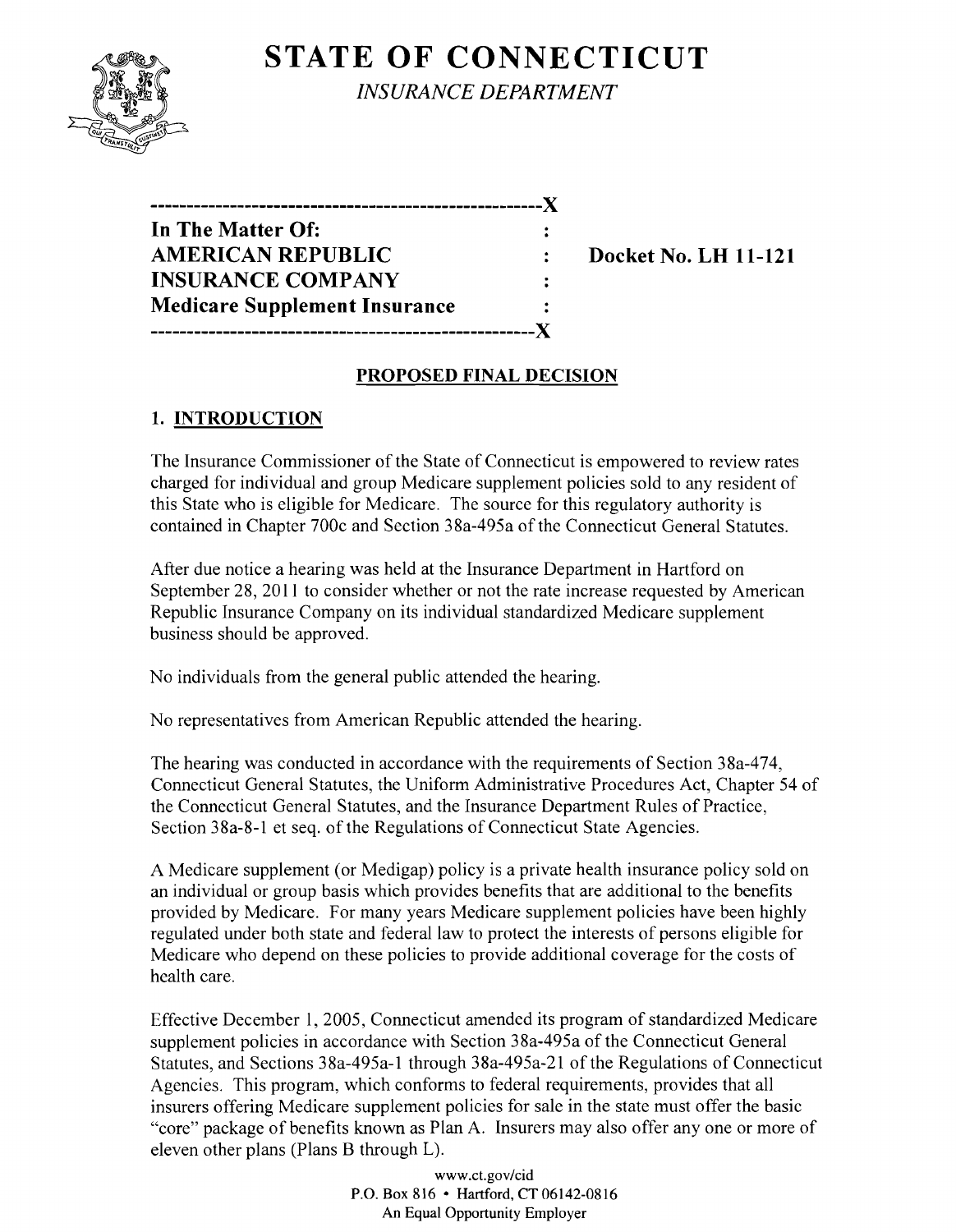Effective January 1,2006, in accordance with Section 38a-495c of the Connecticut General Statutes (as amended by Public Act 05-20) premiums for all Medicare supplement policies in the state must use community rating. Rates for Plans A through L must be computed without regard to age, gender, previous claims history or the medical condition of any person covered by a Medicare supplement policy or certificate.

The statute provides that coverage under Plan A through L may not be denied on the basis of age, gender, previous claims history or the medical condition of any covered person. Insurers may exclude benefits for losses incurred within six months from the effective date of coverage based on a pre-existing condition.

Effective October 1, 1998, carriers that offer Plan B or Plan C must make these plans as well as Plan A, available to all persons eligible for Medicare by reason of disability.

Insurers must also make the necessary arrangements to receive notice of all claims paid by Medicare for their insureds so that supplemental benefits can be computed and paid without requiring insureds to file claim forms for such benefits. This process of direct notice and automatic claims payment is commonly referred to as "piggybacking" or "crossover".

Sections 38a-495 and 38a-522 of the Connecticut General Statutes, and Section 38a-495a-l0 ofthe Regulations of Connecticut Agencies, state that individual and group Medicare supplement policies must have anticipated loss ratios of 65% and 75%, respectively. Under Sections 38a-495-7 and 38a-495a-l0 of the Regulations of Connecticut Agencies, filings for rate increases must demonstrate that actual and expected losses in relation to premiums meet these standards, and anticipated loss ratios for the entire future period for which the requested premiums are calculated to provide coverage must be expected to equal or exceed the appropriate loss ratio standard.

Section 38a-473 of the Connecticut General Statutes provides that no insurer may incorporate in its rates for Medicare supplement policies factors for expenses that exceed 150% of the average expense ratio for that insurer's entire written premium for all lines of health insurance for the previous calendar year.

### II. **FINDING OF FACT**

After reviewing the exhibits entered into the record of this proceeding, and utilizing the experience, technical competence and specialized knowledge of the Insurance Department, the undersigned makes the following findings of fact:

1. American Republic Insurance Company has requested the following rate increases for its individual standardized Medicare supplement plans:

|              | Proposed    |
|--------------|-------------|
| Form #       | Rate Change |
| $A-3146(A)$  | $0.0\%$     |
| $A-3161 (C)$ | $0.0\%$     |
| A-3162 $(F)$ | $7.8\%$     |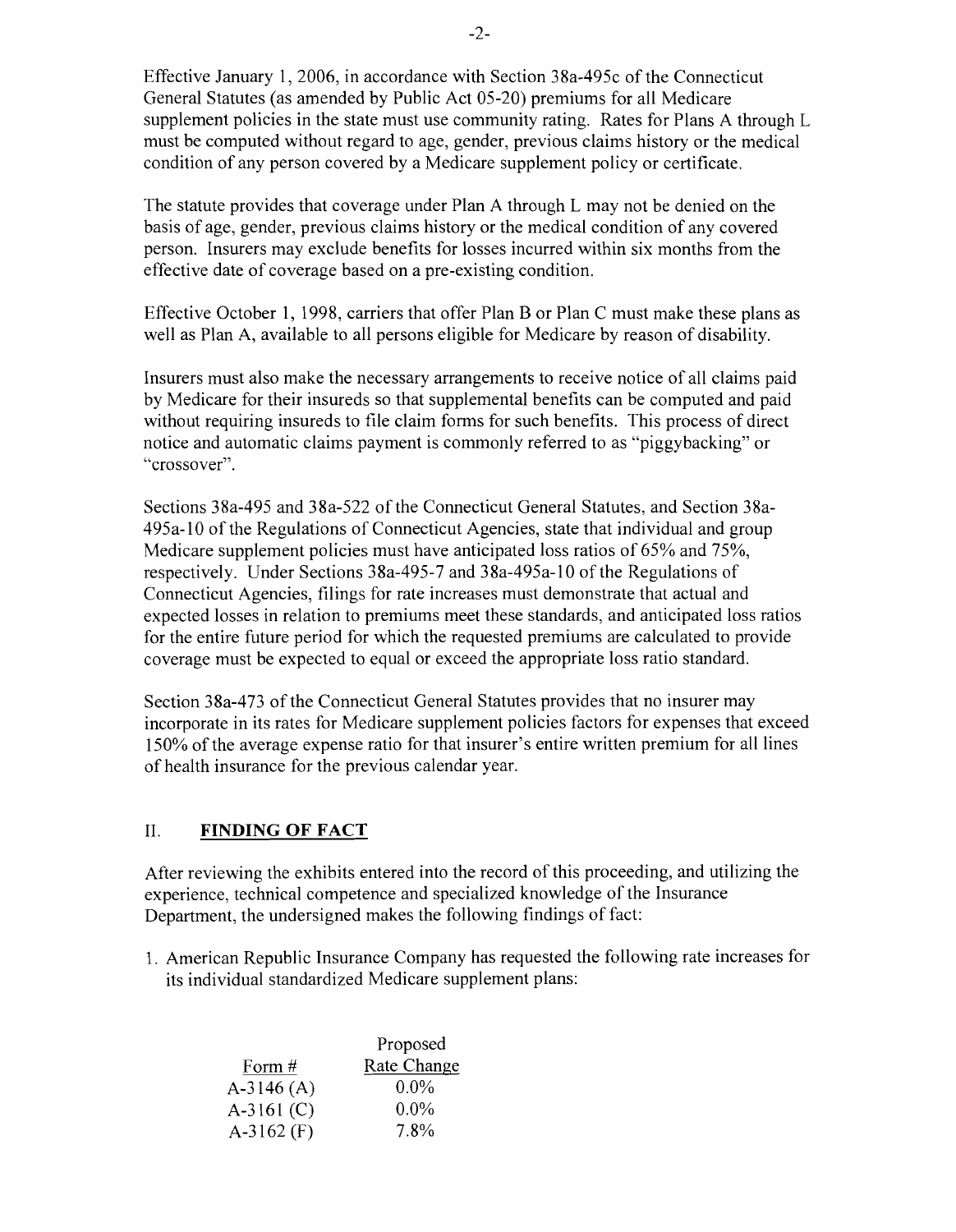2. The number of in-force policies as of 6/30/20 **11 :** 

| Form $#$     | In-force $(CT)$ |
|--------------|-----------------|
| $A-3146(A)$  | $\mathcal{L}$   |
| $A-3161$ (C) | 15              |
| $A-3162$ (F) | 77              |

- 3. American Republic certified that their expense factors are in compliance with section 38a-473, C.G.S..
- 4. Effective 12/1/99, American Republic is no longer selling Medicare supplement products in Connecticut.
- 5. The company certified that it was in compliance with subsection (e) of section 38a-495c, C.G.S., relative to the automatic claims processing requirement (crossover/piggybacking).
- 6. The lifetime loss ratio for each form is expected to satisfy the Connecticut regulatory loss ratio requirement of 65%.
- 7. Below are incurred loss ratios for each form from inception through  $7/31/2011$ :

|              | CT.        | Nationwide |
|--------------|------------|------------|
| Form #       | Loss Ratio | Loss Ratio |
| $A-3146(A)$  | 83.7%      | 70.6%      |
| $A-3161$ (C) | 64.8%      | 69.7%      |
| $A-3162$ (F) | 70.3%      | 68.7%      |

8. Below are incurred loss ratios from  $1/1/2011$  through  $7/31/2011$ :

| CT.        | Nationwide |
|------------|------------|
| Loss Ratio | Loss Ratio |
| 27.4%      | 69.4%      |
| 53.5%      | 73.9%      |
| 43.8%      | 70.2%      |
|            |            |

- 9. American Republic Insurance Company's 2011 Medicare supplement rate filing proposal is in compliance with the requirements of regulation 38a-474 as it applies to the contents of the rate submission as well as the actuarial memorandum.
- 10. The projected 2012 nationwide loss ratios with and without the proposed rate changes for each of the plans are as follows:

| <b>Without Rate</b> | With Rate |
|---------------------|-----------|
| Change              | Change    |
| 73.6%               | 71.2%     |
| 78.4%               | 78.4%     |
| 74.5%               | 72.0%     |
|                     |           |